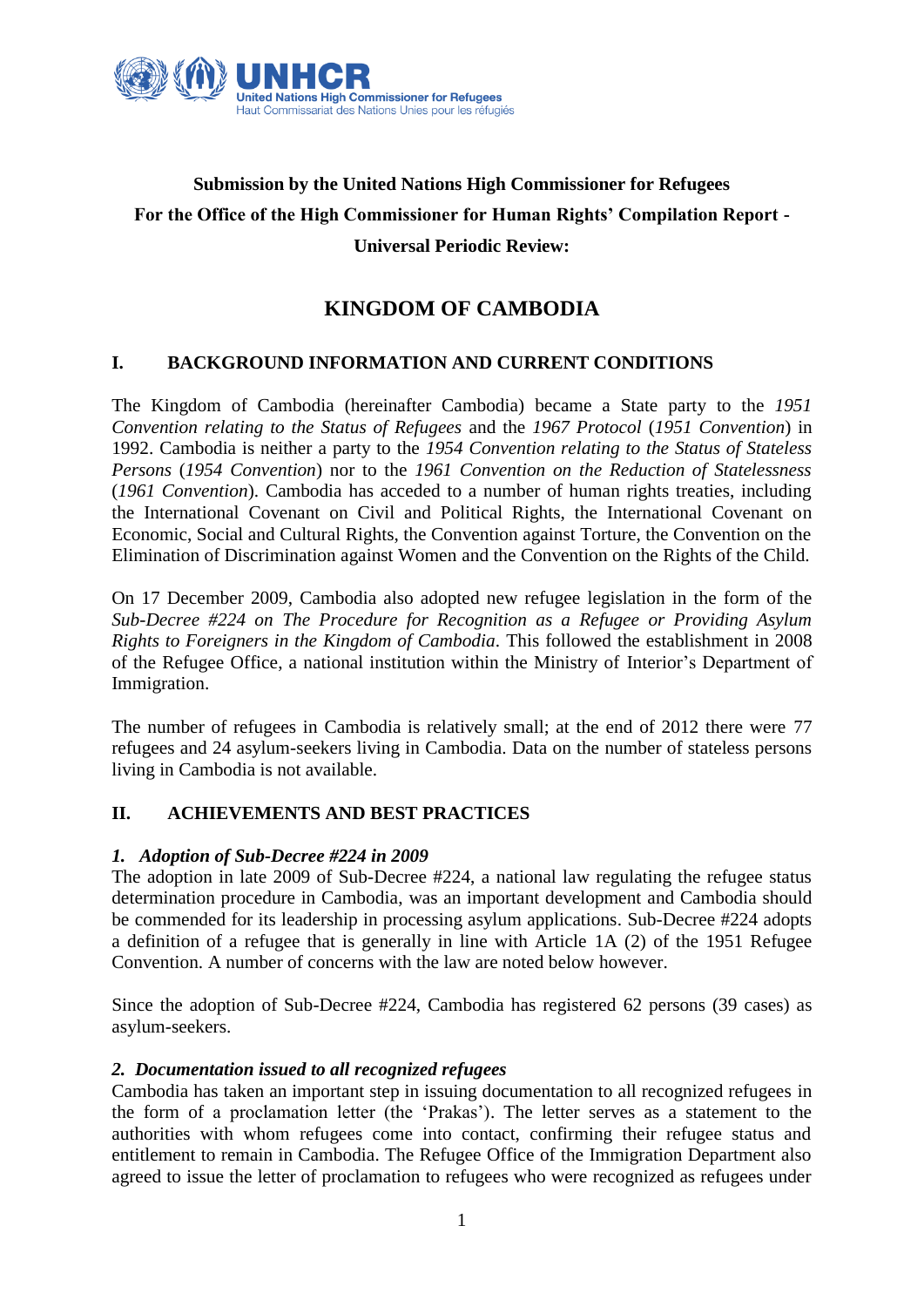UNHCR's Mandate in Cambodia prior to the handover of the status determination procedures to the Government. This recognition provides these refugees with equal recognition before the authorities and ensures their protection.

## *3. Birth registration*

Sub-Decree on Civil Status #103 of December 2000 makes birth registration compulsory. After the adoption of this Sub-Decree, between 2000 and 2010, Cambodia massively increased the proportion of the population with birth certificates by undertaking a birth registration campaign in cooperation with international agencies.

Further, starting in 2011, with the assistance and intervention of the Refugee Office, local authorities have been issuing birth certificates to refugee and asylum-seeking children who were born in Cambodia. This has included retroactive birth-registration for children born several years prior to the adoption of the Sub-Decree #224, but would now fall under the refugee definition of Sub-Decree #224.

UNHCR also welcomes the multi-stakeholder comprehensive assessment of the Civil Registration and Vital Statistics system, which begun in 2012, and Cambodia's active participation at the Regional Workshop on Good Practices in Birth Registration jointly hosted by the ASEAN Intergovernmental Commission on Human Rights and UNHCR in December 2012.

Birth registration is essential in ensuring the right of every child to acquire a nationality, by forming an important form of proof of the link between the individual and the State and thereby serves to prevent statelessness. UNHCR echoes the comments of the Committee on the Rights of the Child, which welcomed "Sub-Decree on Civil Status No. 103 of December 2000 which makes birth registration compulsory and the significant achievements of the State party to ensure countrywide free birth registration."<sup>1</sup>

# *4. Education*

In terms of education, Cambodia has responded to individual requests to facilitate access to education for refugee and asylum-seeking children.

# *5. Working relationship with UNHCR*

Cambodia has made great efforts to meet its obligations under Article 35 of the 1951 Refugee Convention, which requires cooperation and information sharing with UNHCR in the exercise of its mandate.<sup>2</sup> Specifically, the Cambodian authorities have provided UNHCR with statistical updates on refugees, asylum-seekers and other persons of concern, as well as providing UNHCR with full access to Cambodia's refugee status determination procedures, including access to interviews.

<sup>1</sup> Committee on the Rights of the Child,  $57<sup>th</sup>$  Session, 20 June 2011, CRC/C/KHM/CO/2, para. 36, available at: <http://www2.ohchr.org/english/bodies/crc/docs/co/CRC.C.KHM.CO.2.doc>

<sup>2</sup> Article 35 of the Refugee Convention, titled "Co-operation of the National Authorities with the United Nations", obliges State Parties in Article 35(1) to "undertake to co-operate with the [UNHCR] in the exercise of its functions, and … in particular facilitate its duty of supervising the application of the provisions of [the] Convention." Article 35(2) states that State Parties must "undertake to provide [UNHCR] … with information and statistical data concerning: (a) the condition of refugees, (b) the implementation of this Convention, and (c) laws, regulations and decrees which are, or may hereafter be, in force relating to refugees."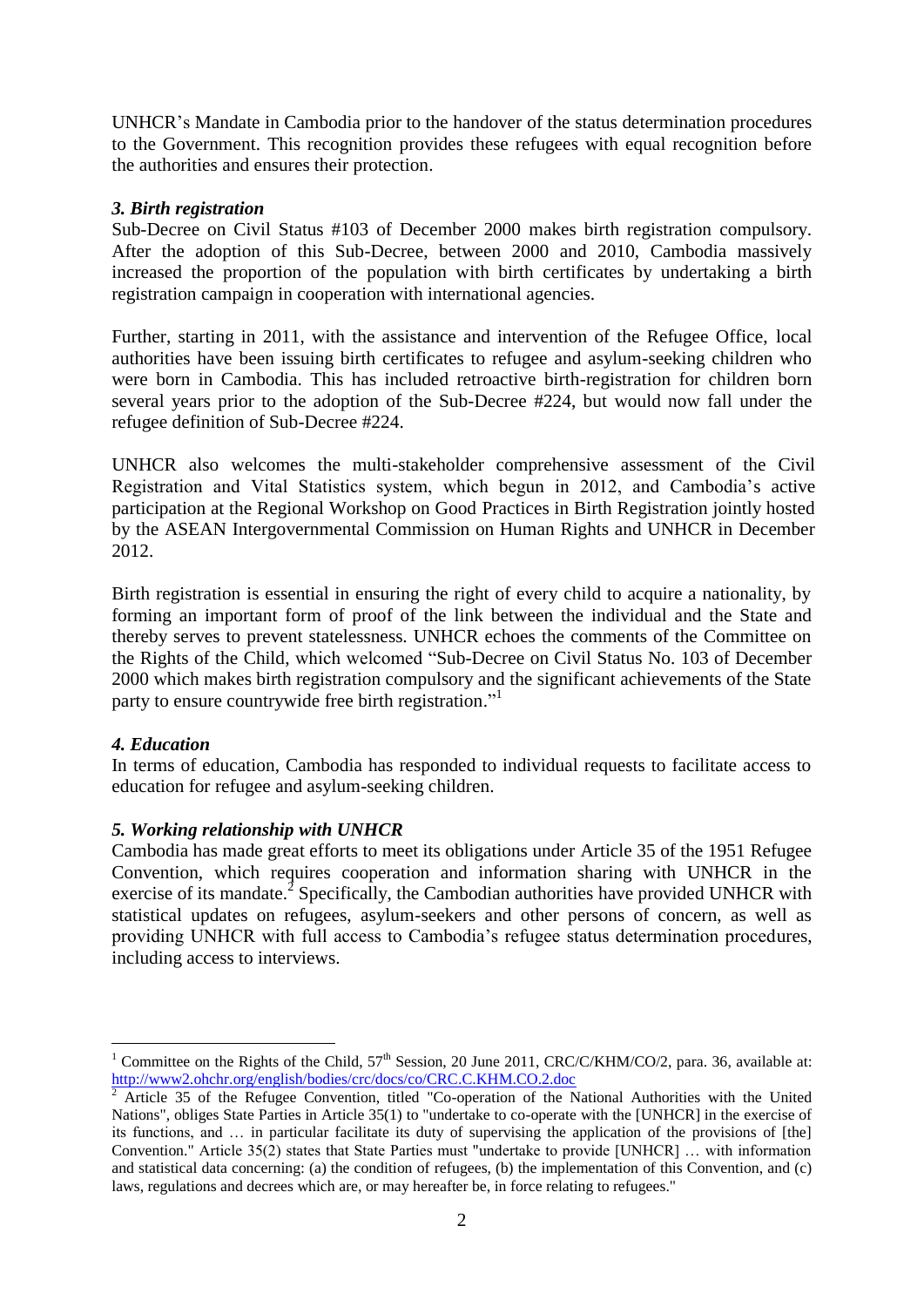UNHCR commends Cambodia for implementing recommendation 90 of its first Universal Periodic Review.<sup>3</sup>

## *6. Nationality and Statelessness*

The provisions of Cambodia's Law on Nationality (1996) appear to meet a number of key international standards with respect to the prevention and reduction of statelessness. For example, foundlings in Cambodia can acquire nationality; renunciation of nationality is not permitted, if it results in statelessness; and nationality cannot be revoked on the basis of a Cambodian national's long-term residency abroad. In addition, the provisions of the law comply with international standards in that they ensure gender equality with respect to the acquisition, change and retention of nationality.

# **III. KEY PROTECTION ISSUES, CHALLENGES AND RECOMMENDATIONS**

## **Issue 1: The principle of** *non-refoulement*

On 19 December 2009, contrary to its obligations under international law, in particular Article 33 of the *1951 Refugee Convention,* Cambodia *refouled* 20 Uighur asylum-seekers. This group was forcibly deported to China just days after Cambodia adopted Sub-Decree #224 on 17 December 2009.

It is worth noting that the Committee Against Torture also expressed concern *"[…]at the absence of any legal provisions that would explicitly prohibit the expulsion, refoulement or extradition of a person to another State where there are substantial grounds for believing that he or she would be in danger of being subjected to torture. The Committee is further concerned that numerous individuals have not been afforded the full protection provided for*  by article 3 of the Convention in cases of expulsion, return or deportation."<sup>4</sup> The Committee recommended that "[*t]he State party should […] formulate and adopt legal provisions to implement article 3 of the Convention into its domestic law. Under no circumstances should the State party expel, return or extradite a person to a State where there are substantial grounds for believing that he or she would be in danger of being subjected to torture or illtreatment.*" 5

This concern was also expressed by the Committee on the Rights of the Child, which expressed concern over the "*forced repatriation to China of twenty Uighur asylum-seekers, including two children in 2009* […]" and urged Cambodia to "[…] *uphold the principle of non-refoulement in accordance with international refugee and human rights law, including the Convention.*" 6

1

 $3$  Human Rights Council, Report of the Working Group on the Universal Periodic Review, Cambodia, 13<sup>th</sup> Session, 04 January 2010, para. 82(90), stating "continue to cooperate with the United Nations and other international organizations to strengthen human rights in Cambodia (Lao People's Democratic Republic); elaborate an effective mechanism to facilitate cooperation with the relevant institutions of the United Nations (Hungary)," available at:

[http://lib.ohchr.org/HRBodies/UPR/Documents/Session6/KH/A\\_HRC\\_13\\_4\\_KHM\\_E.pdf](http://lib.ohchr.org/HRBodies/UPR/Documents/Session6/KH/A_HRC_13_4_KHM_E.pdf)

<sup>&</sup>lt;sup>4</sup> Committee against Torture, 45<sup>th</sup> Session, 20 January 2011, CAT/C/KHM/CO/2, para.24, available at: [http://www2.ohchr.org/english/bodies/cat/docs/CAT.C.KHM.CO.2\\_en.pdf](http://www2.ohchr.org/english/bodies/cat/docs/CAT.C.KHM.CO.2_en.pdf)

 $<sup>5</sup>$  Id.</sup>

<sup>&</sup>lt;sup>6</sup> Committee on the Rights of the Child,  $57<sup>th</sup>$  Session, 20 June 2011, CRC/C/KHM/CO/2, para. 75, available at: <http://www2.ohchr.org/english/bodies/crc/docs/co/CRC.C.KHM.CO.2.doc>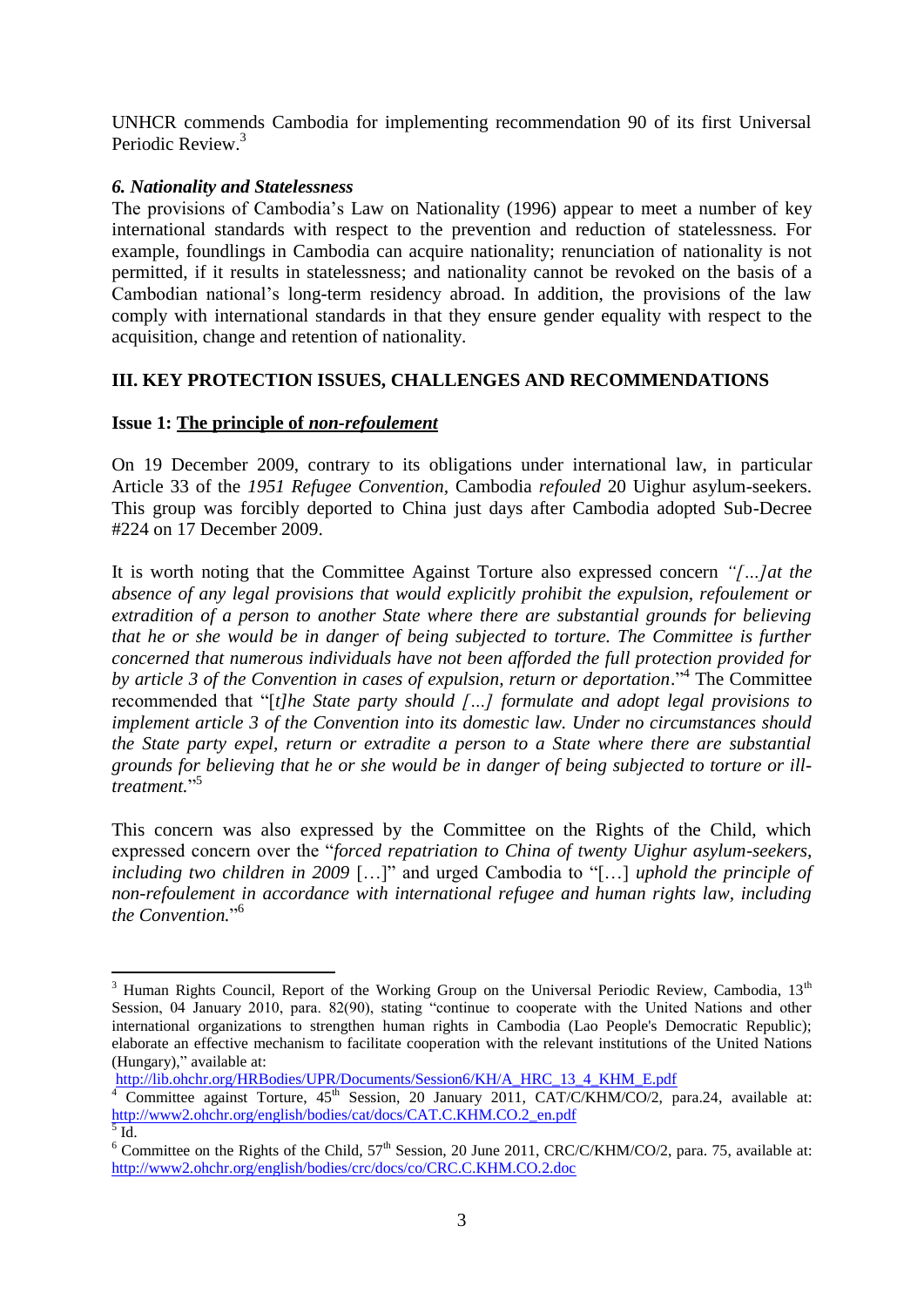# **Recommendation**:

 Uphold the principle of *non-refoulement* in accordance with international refugee and human rights law, including the 1951 Refugee Convention.

## **Issue 2: Protection gaps in the national asylum system**

While Sub-Decree #224 began the development of a legal framework for the protection of refugees and asylum-seekers, there are a number of limitations in this Sub-Decree and other areas of continued concern. Most notably, there are no forms of complementary protection contained within the Sub-Decree to protect refugees fleeing generalized violence and who do not meet the criteria under the refugee definition contained in the 1951 Convention, Furthermore, there is no provision that allows for refugees and asylum-seekers to appeal a negative decision on their asylum claim to an independent body.

Additionally, though under Sub-Decree #224 provides for clear timeframes for first instance decision-making, mandating authorities to provide a status decision within 90 days from the date of the refugee status determination interview, this provision has not been implemented. UNHCR has observed that there are asylum-seekers waiting for almost three years for a decision on their applications following interviews that were conducted in 2010 and 2011. The delays in processing asylum applications have left asylum-seekers in an especially vulnerable situation, particularly since the law does not expressly provide them with the right to work, which often results in asylum-seekers entering the illegal labour market and putting themselves at risk of exploitation.

## **Recommendations**:

- Amend the national asylum law so as to incorporate complementary forms of protection and an independent appeal mechanism.
- Expedite decisions in respect to all remaining asylum applications, and work with UNHCR to implement the necessary measures so as to process applications within the timeframes stipulated under the national law.

## **Issue 3: Access to identity documentation**

UNHCR regrets that to date refugees have not been provided with an identity or resident card. As mentioned above, refugees have been provided with "Prakas," which confirm their refugee status, but they still lack other official documentation. UNHCR commends Cambodia for having made a provision under Sub-Decree #224 for the issuance of resident cards and Convention Travel Documents to refugees. In spite of this provision, such documentation has not been issued. UNHCR welcomes recent indications by Cambodia that the authorities are working to address this serious problem.

Without a resident card (or other forms of identity documentation such as a travel document) it is not possible to obtain a work permit. Other day-to-day transactions such as opening a bank account, obtaining a loan and purchasing a mobile phone sim-card are further complicated without the resident card.

UNHCR is further concerned that the provision for the issuance of Convention Travel Documents under the Sub-Decree has been implemented only twice and was the results of individual ad hoc requests. Currently, there is no procedure established for the routine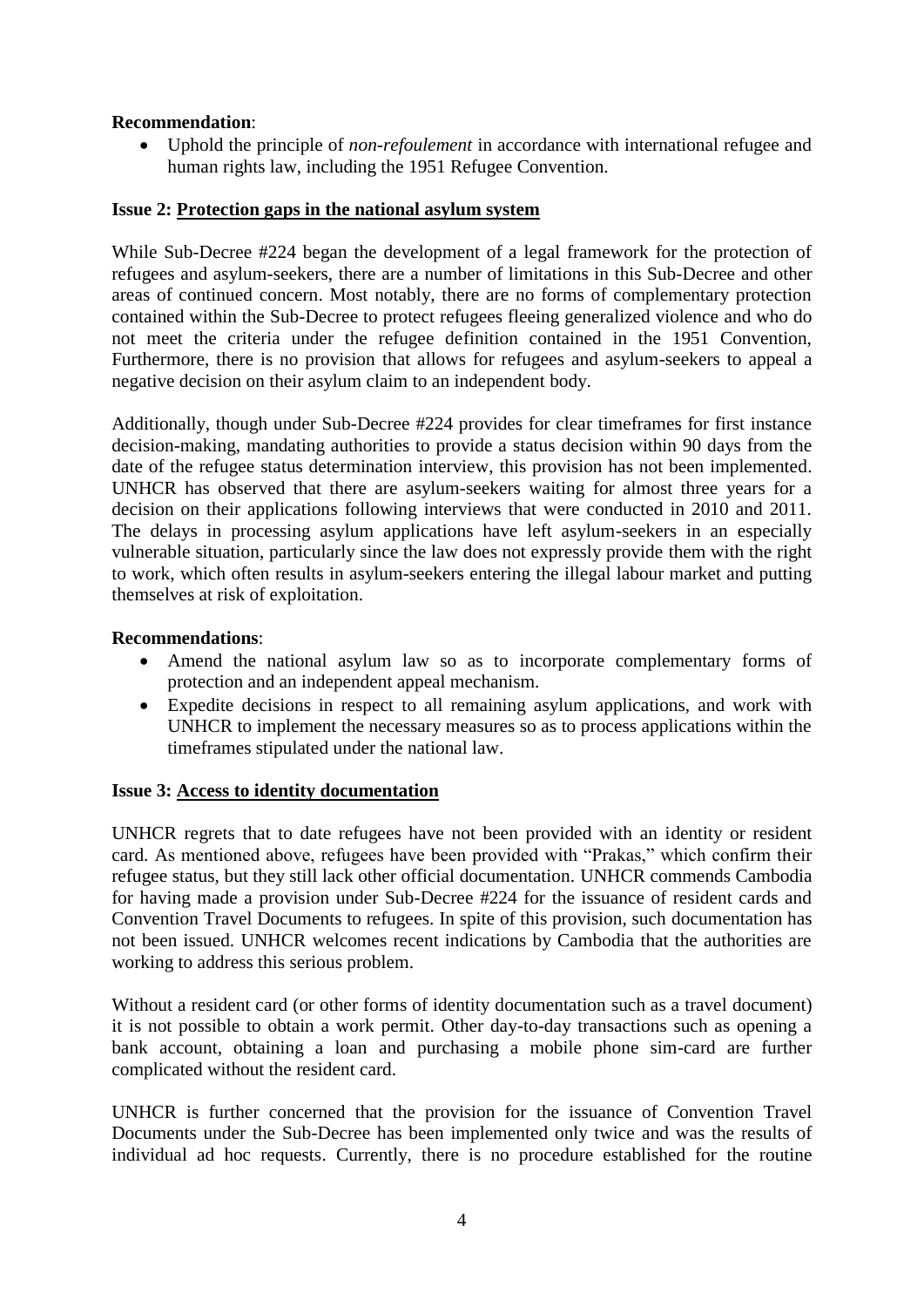processing of a request for Convention Travel Documents and there is no formal implementation of the respective provisions in the Sub-Decree.

## **Recommendation**:

 Establish procedures for the issuance of identity documents, including resident cards and Convention Travel Documents, to recognized refugees living in Cambodia.

## **Issue 4: Access to naturalization**

In the Law on Nationality (1996), Article 7 sets out criteria which must be met in order for a non-national to naturalise as a Cambodian citizen. UNHCR welcomes that, in principle, this provision extends to refugees. However, under this law, seven years of legal residence is required to begin the naturalization process. The start of this seven year period begins when a residency card is issued. As noted above, refugees are not currently issued residency cards. Therefore refugees are, in practice, unable to apply for citizenship.

UNHCR is further concerned that Cambodia has not adopted a sub-decree setting out in law the formal procedures to follow for the naturalization process. Without such a sub-decree, there is ambiguity as to *inter alia* institutional responsibility, evidentiary requirements and timeframes for decision-making.

## **Recommendations**:

- Adopt more inclusive procedures for naturalization, taking into account the fact that refugees are not currently provided with a resident cards per Sub-Decree #224.
- Adopt a legal instrument that formalizes the procedures for acquiring Cambodian nationality.

# **Issue 5: Access to birth registration**

As noted above, Cambodia has made great strides in improving birth registration in the country, especially for refugee and asylum-seeking children. However, there are serious concerns over the ineligibility of children of irregular immigrants to have their birth registered and reports that the registration of the births of children with parents of Vietnamese origin can be refused. UNHCR is concerned that some children whose births are not registered are not being treated as Cambodian nationals despite their entitlement to nationality under the law.

We wish to note that birth registration is fundamental to the protection of children of concern to UNHCR and to the prevention of statelessness. Failure to document a person's legal existence can prevent the effective enjoyment of a range of human rights, including access to education and health care. In 2012, the Human Rights Council adopted a resolution on birth registration and the right of everyone to recognition everywhere as a person before the law, calling upon "*States to ensure free birth registration, including free or low-fee late birth registration, by means of universal, accessible, simple, expeditious and effective registration procedures without discrimination of any kind.*" <sup>7</sup> Because birth registration legally establishes the place of birth, proof of age, and parental affiliation, it serves as important documentary

<sup>&</sup>lt;u>.</u> <sup>7</sup> UN Human Rights Council Resolution A/HRC/RES/19/9, 3 April 2012, available at: [http://ap.ohchr.org/documents/dpage\\_e.aspx?si=A/HRC/RES/19/9.](http://ap.ohchr.org/documents/dpage_e.aspx?si=A/HRC/RES/19/9) The Human Rights Council adopted another resolution on this issue more recently at its 22<sup>nd</sup> session in March 2013; UN Human Rights Council Resolution A/HRC/RES/22/l.14/Rev.1, 19 March 2013, available at: [http://daccess-dds](http://daccess-dds-ny.un.org/doc/RESOLUTION/LTD/G13/123/89/PDF/G1312389.pdf?OpenElement)[ny.un.org/doc/RESOLUTION/LTD/G13/123/89/PDF/G1312389.pdf?OpenElement](http://daccess-dds-ny.un.org/doc/RESOLUTION/LTD/G13/123/89/PDF/G1312389.pdf?OpenElement)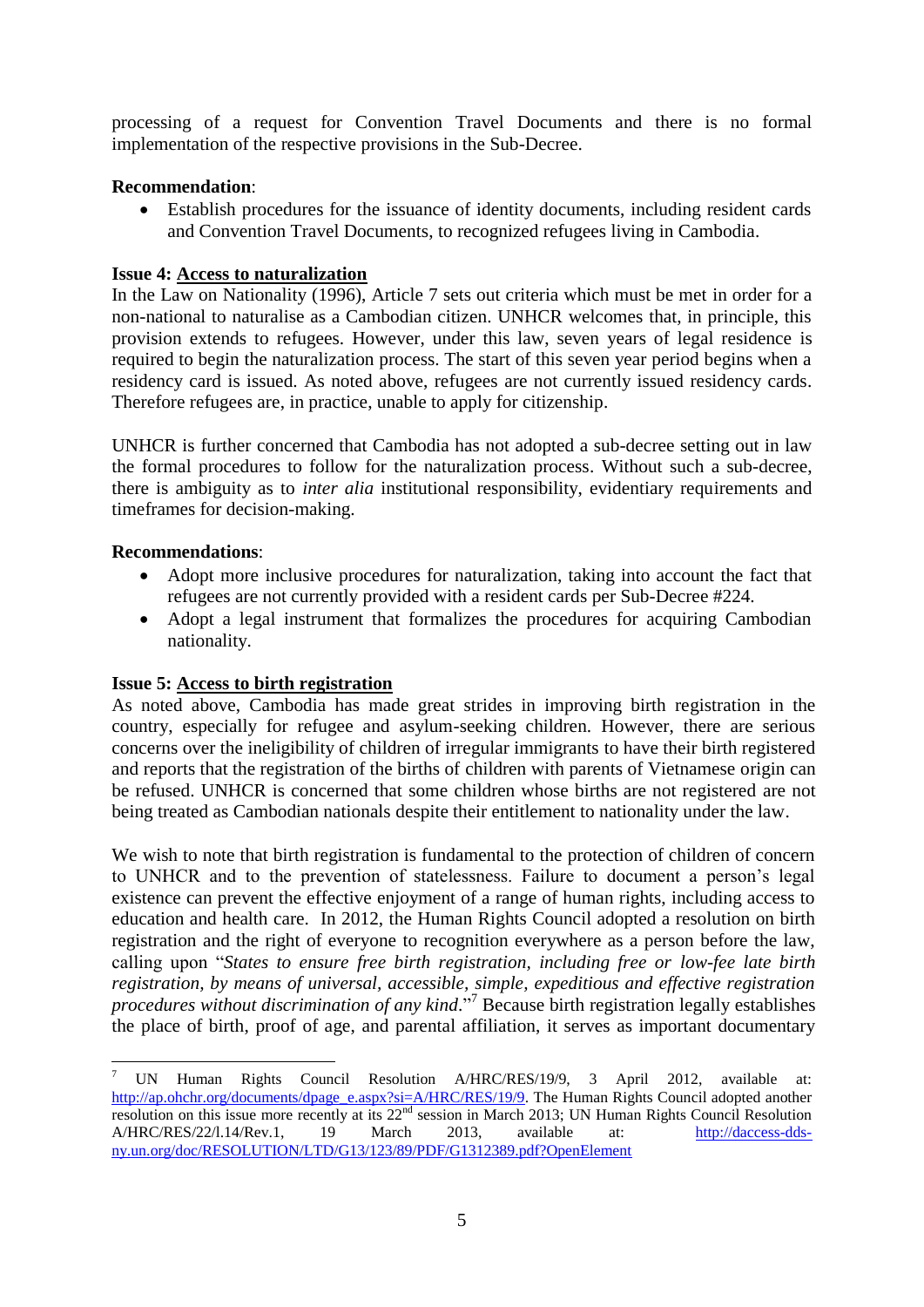proof to acquire the parents' nationality or the nationality of the State in which the child is born. It also provides children with a degree of protection against child labour, illegal adoption, early marriage, sexual exploitation, and trafficking.<sup>8</sup>

UNHCR notes that the Committee on the Rights of the Child shared these concerns: "*The Committee is […] concerned that children of irregular immigrants are not eligible to receive birth registration, and that families of Vietnamese origin are often rejected when they try to obtain a birth certificate for their children.*" 9 The Committee further urged Cambodia to "[…] *guarantee free birth registration for all, regardless of their parent's legal status and origins.*" 10

# **Recommendation**:

 Take additional steps to ensure that the births of all children are registered without discrimination, including reviewing the current legislative framework and practice identifying any gaps that could be filled by the adoption of regional good practice.

## **Issue 6: Prevention of Statelessness and Protection of Stateless Persons**

Cambodia is neither a State party to either the *1954 Convention relating to the Status of Stateless Persons n*or the *1961 Convention on the Reduction of Statelessness.* Accession to the Statelessness Conventions would help to further establish a framework to prevent and reduce statelessness and avoid the detrimental effects of statelessness on individuals and society by ensuring minimum standards of treatment for stateless persons.

The *1954 Convention relating to the Status of Stateless Persons* ensures minimum standards of treatment for stateless persons in respect to a number of fundamental rights. These include, but are not limited to, the right to education, employment, housing and public relief. Importantly, the *1954 Convention* also guarantees stateless persons a right to identity and travel documents and to administrative assistance.

The *1961 Convention on the Reduction of Statelessness* establishes an international framework to ensure the right of every person to a nationality by establishing safeguards to prevent statelessness at birth and later in life. This treaty is therefore complementary to standards contained in other human rights treaties that address the right to a nationality. An increase in the number of State parties to the two Statelessness Conventions is essential to strengthening international efforts to prevent and reduce statelessness and ensuring full enjoyment of a number of these rights.

## **Recommendations**:

- Undertake a study of the domestic laws and practices with a view to future revision to better comply with the standards set out in the *1954 Convention* and the *1961 Convention*.
- Accede to the *1954 Convention relating to the Status of Stateless Persons* and the *1961 Convention on the Reduction of Statelessness.*

1

<sup>8</sup> UN High Commissioner for Refugees, *Birth Registration: A Topic Proposed for an Executive Committee Conclusion on International Protection*, 9 February 2010, EC/61/SC/CRP.5, para. 2, available at: [http://www.unhcr.org/refworld/docid/4b97a3242.html.](http://www.unhcr.org/refworld/docid/4b97a3242.html)

 $9^9$  Committee on the Rights of the Child,  $57^{\text{th}}$  Session, 20 June 2011, CRC/C/KHM/CO/2, para. 36, available at: http://www2.ohchr.org/english/bodies/crc/docs/co/CRC.C.KHM.CO.2.doc  $^{10}$  Id.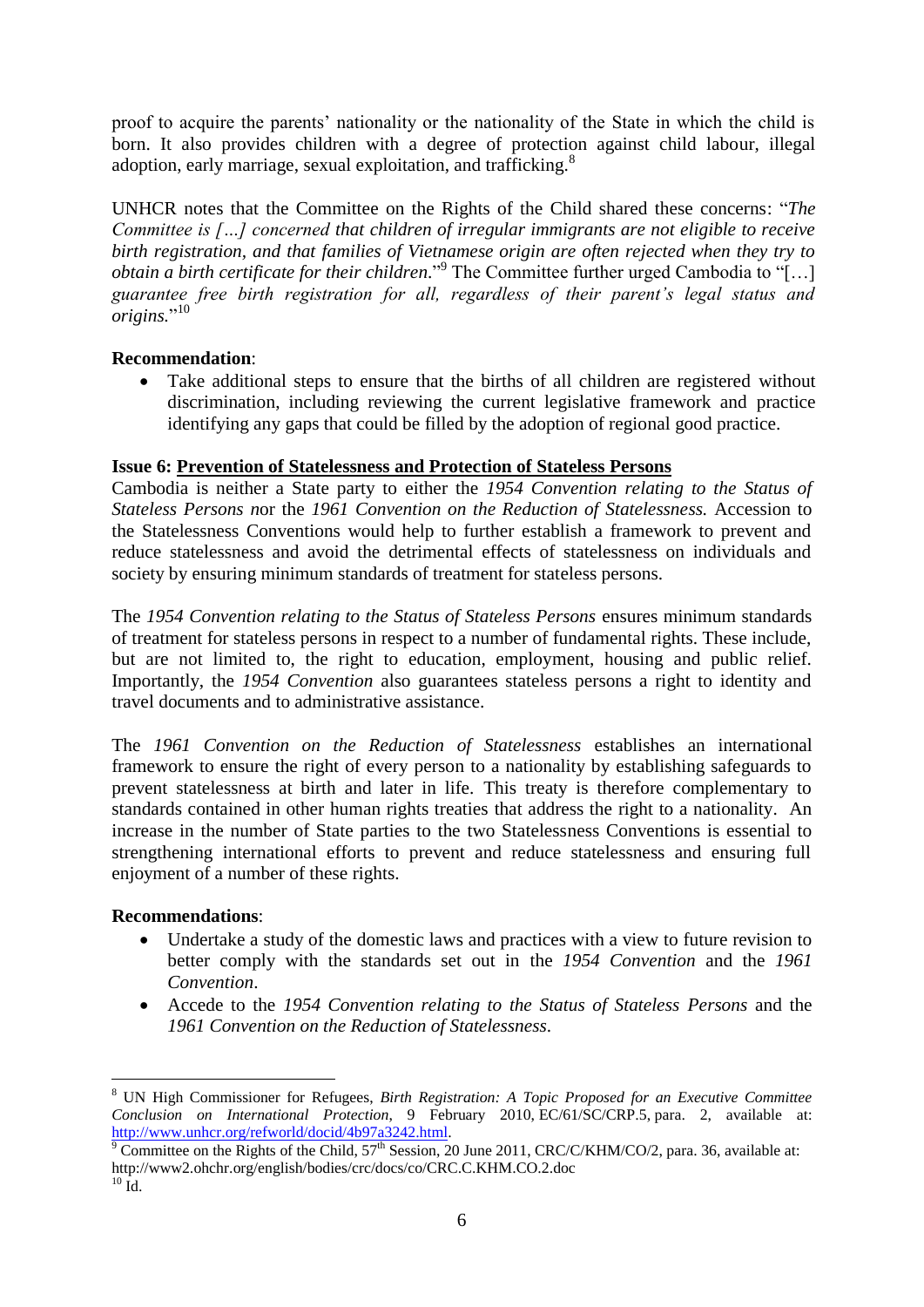**Human Rights Liaison Unit Division of International Protection UNHCR June 2013**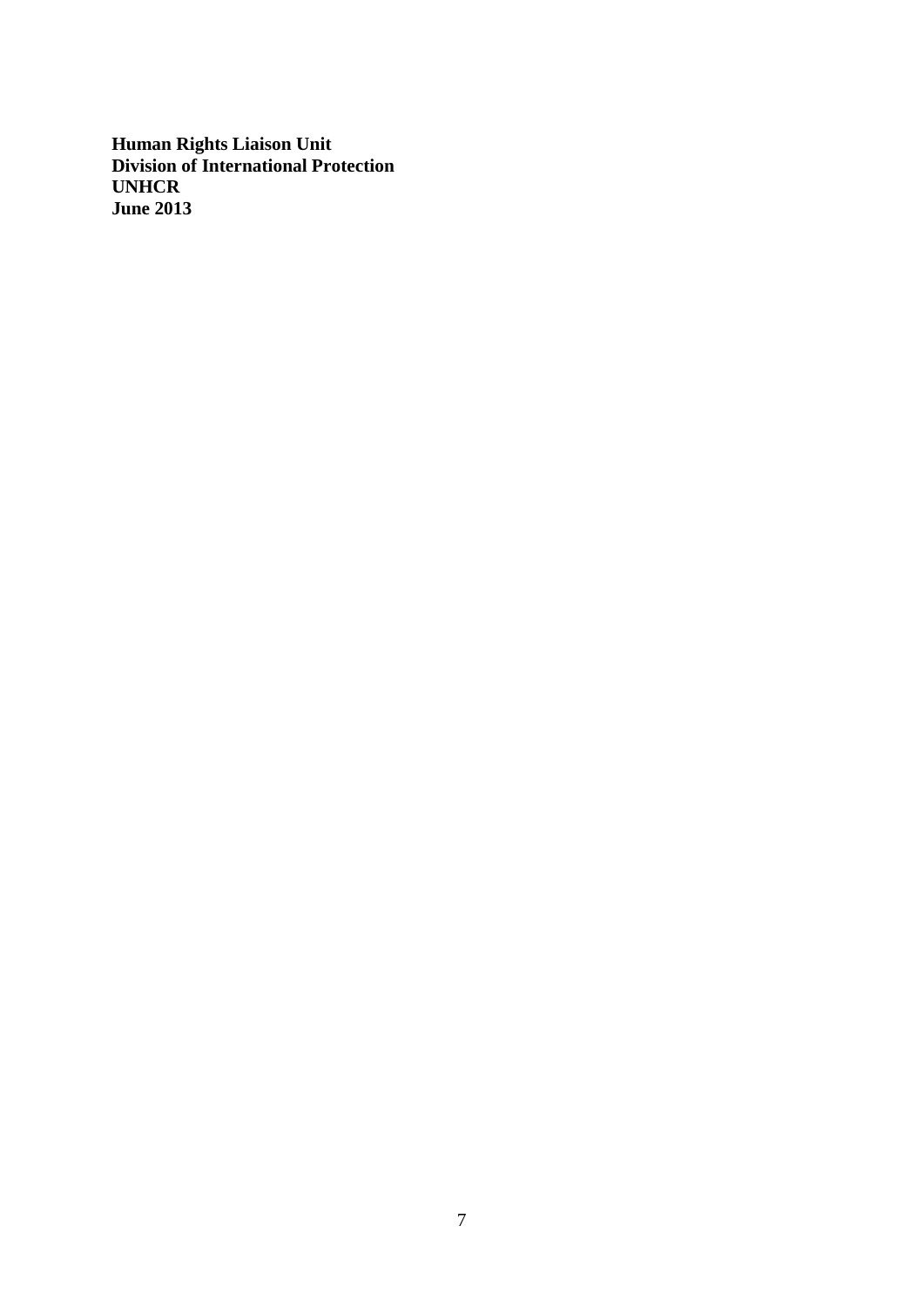# **ANNEX**

#### **Excerpts of Concluding Observations and Recommendations from UN Treaty Bodies**

#### **Universal Periodic Review:**

#### **CAMBODIA**

We would like to bring your attention to the following excerpts from UN Treaty Monitoring Bodies' Concluding Observations and Recommendations relating to issues of interest and persons of concern to UNHCR with regards to Cambodia.

#### **Committee on the Rights of the Child**

CRC/C/KHM/CO/2, 57<sup>th</sup> Session 20 June 2011

#### **Data collection**

18. The Committee commends the State party for the significant efforts made to develop databases, notably on child victims of trafficking and children in alternative care settings. The Committee is however concerned that insufficient data have been collected in some areas covered by the Convention, particularly on children with disabilities and that data collection mechanisms remain fragmented. The Committee is further concerned that there is insufficient coordination among the relevant ministries to ensure the setting up of a systematic and comprehensive disaggregated database covering all areas of the Convention.

**19. The Committee encourages the State party to set up a comprehensive data collection system and to analyze data collected as a basis to assess progress achieved in the realization of child rights and to help design policies and programmes to implement the Convention. The data should be disaggregated by age, sex, geographic location, ethnicity and socio-economic background to facilitate the analysis on the situation of all children. The Committee encourages the State party to seek technical assistance from relevant international organizations, including UNICEF.** 

## **Best interests of the child**

30. The Committee welcomes progress made to incorporate the general principle of the best interests of the child into domestic legislation. The Committee is however concerned about the lack of concrete information on how the best interests of the child are taken into consideration into policies and programmes of the State party.

**31. The Committee urges the State party to strengthen its efforts to ensure that the principle of the best interests of the child is appropriately integrated and consistently applied in all legislative, administrative and judicial proceedings as well as in all policies, programmes and projects relevant to and with an impact on children. The legal reasoning of all judicial and administrative judgments and decisions should also be based on this principle.**

## **Birth registration**

36. The Committee welcomes the Sub-Decree on Civil Status No. 103 of December 2000 which makes birth registration compulsory and the significant achievements of the State party to ensure countrywide free birth registration. The Committee is however concerned that children of irregular immigrants are not eligible to receive birth registration, and that families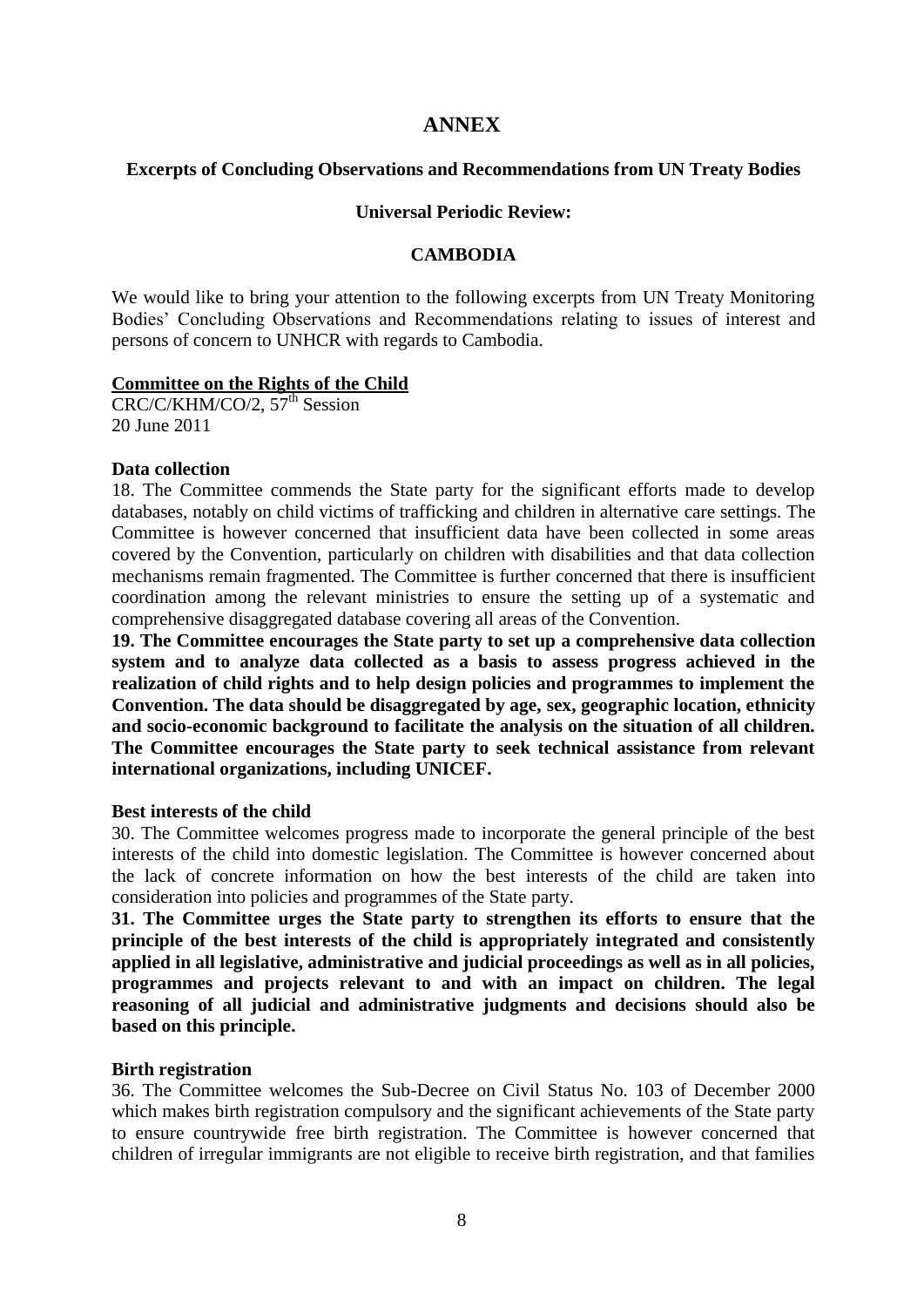of Vietnamese origin are often rejected when they try to obtain a birth certificate for their children.

**37. In the light of article 7 of the Convention, the Committee urges the State party to guarantee free birth registration for all, regardless of their parent's legal status and origins.**

**Follow-up to the United Nations Study on Violence against Children**

**42. The Committee encourages the State party to:**

**a) Prioritize elimination of all forms of violence against children, including by ensuring implementation of the recommendations of the United Nations Study on violence against children, paying particular attention to gender;** 

**c) Cooperate with and seek technical assistance from the Special Representative of the Secretary General on violence against children, UNICEF, the Office of the High Commissioner for Human Rights (OHCHR) and the World Health Organization (WHO), and other relevant agencies, inter alia, ILO, UNESCO, UNHCR, UNODC, as well as NGO partners.**

## **Sale and trafficking of children**

73. The Committee welcomes the numerous measures taken by the State party to combat child trafficking, among them, the establishment of the Anti-Human Trafficking and Juvenile Departments at central and provincial levels and the creation of trafficking police units. The Committee is however concerned that a high number of women and children continue to be trafficked from, through and within the country for purposes of sexual exploitation and forced labour. The Committee also shares the concern expressed in 2009 by the Committee on Economic, Social and Cultural Rights (E/C.12/KHM/CO/1 para.26) about the low number of prosecutions and convictions of traffickers.

74. **The Committee recommends that the State party intensify its efforts to combat sale and trafficking in human beings, especially women and children, for the purpose of sexual exploitation and forced labour, inter alia by prosecuting and convicting offenders, supporting programmes and information campaigns to prevent trafficking, providing mandatory training for law enforcement officials, prosecutors and judges on the anti-trafficking legislation and increasing the provision of medical, psychological and legal support for victims.** 

#### **Refugee and asylum seekers**

**75. The committee, sharing the concern expressed notably by the Committee against Torture (CAT/C/KHM/CO/2 para. 24) on the forced repatriation to China of twenty Uighur asylum seekers, including two children in 2009, urges the State party to uphold the principle of non-refoulement in accordance with international refugee and human rights law, including the Convention.**

## **Protection of witnesses and victims of crimes**

**78. The Committee also recommends that the State party ensure, through adequate legal provisions and regulations, that all children victims and/or witnesses of crimes, e.g. children victims of abuse, domestic violence, sexual and economic exploitation, abduction, and trafficking and witnesses of such crimes, are provided with the protection required by the Convention and that the State party take fully into account the United Nations Guidelines on Justice in Matters Involving Child Victims and Witnesses of Crime (annexed to Economic and Social Council resolution 2005/20 ).**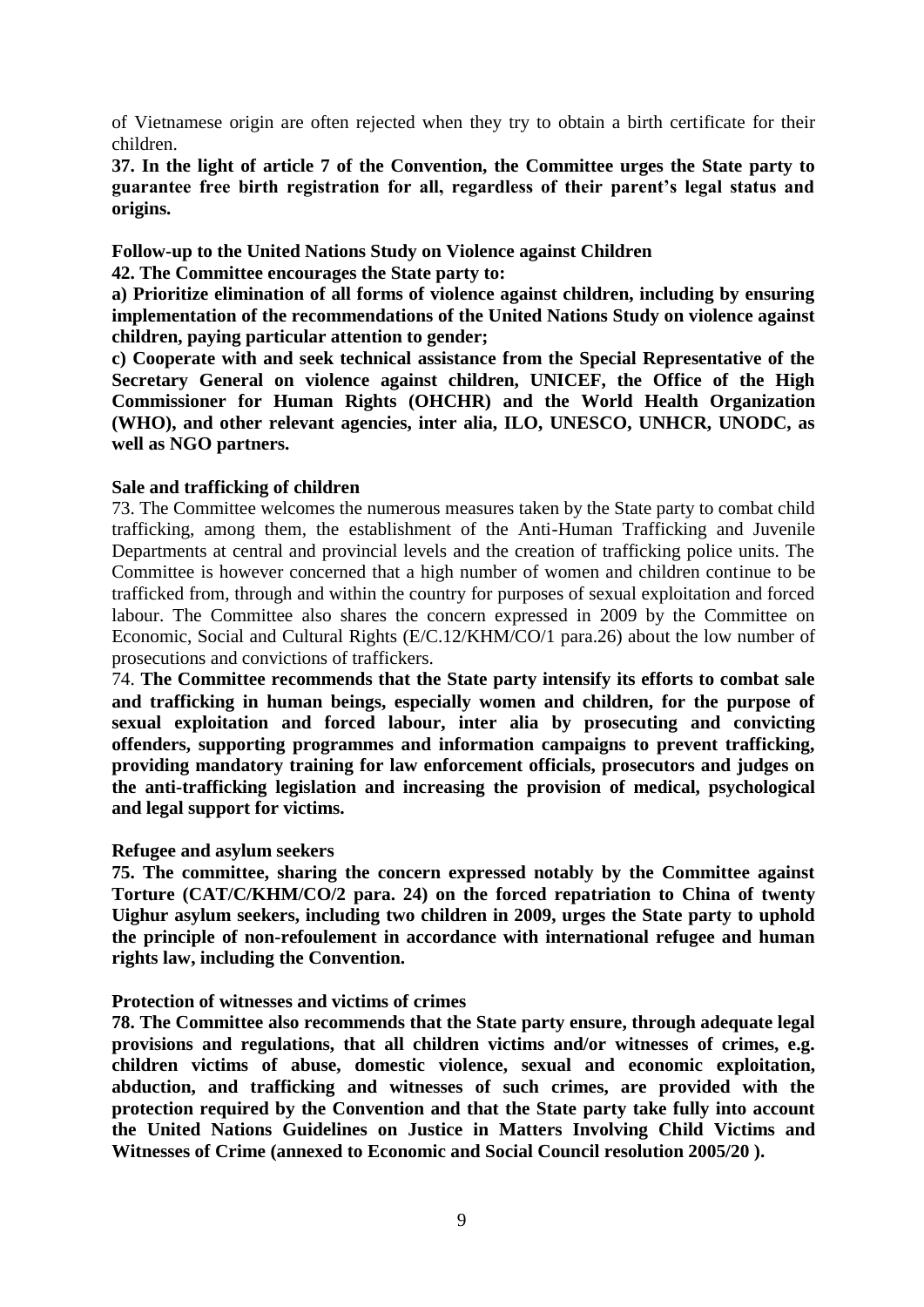#### **Children of Vietnamese origin**

79. The Committee is concerned that children of Vietnamese origin are still not recognized as citizens which leads them to live in poor and segregated conditions without access to identity documents and makes them very vulnerable to trafficking and exploitation. The Committee is particularly concerned that due to their low socio economic status, one third of girls and young women of Vietnamese origin are reported to be sold into prostitution.

**80. The Committee urges the State party to acknowledge that children of Vietnamese origin are subject to discrimination and to take all the necessary measures to address their situation and ensure that they have effective access to birth registration, identity documents, public education and health care services. The Committee also urges the State party to provide information in its next periodic report on the measures taken to end discrimination against children of Vietnamese origin and to prevent sexual exploitation and abuse of women and girls belonging to this community.**

#### **Committee against Torture**

 $CAT/C/KHM/CO/2, 54<sup>th</sup> Session$ 20 January 2011

#### **Positive Aspects**

9. The Committee also welcomes the establishment, in 2008, of the Refugee Office within the Immigration Department of the Ministry of the Interior, with the objective of protecting refugees, who may include victims of torture or cruel, inhuman or degrading treatment as well as the adoption, on 17 December 2009, of the Sub-Decree on the Procedure of Determination of Refugee Status and the Right to Asylum for Aliens in the Kingdom of Cambodia, as the beginning of the development of a legal framework.

#### **Human trafficking**

22. The Committee welcomes the information provided by the delegation on measures taken to repatriate and protect persons subjected to trafficking, the adoption, in 2008, of antitrafficking legislation and the Second National Plan on Human Trafficking and Sex Trafficking, 2006-2010, the activities of the Department of Anti-Human Trafficking and Juvenile Protection of the Ministry of Interior as well as other legislative, administrative and police measures to combat trafficking. However, the Committee notes with serious concern reports that a high number of women and children continue to be trafficked from, through and within the country for purposes of sexual exploitation and forced labour. The Committee is also concerned at the lack of statistics provided by the State party, including the number of complaints, investigations, prosecutions and convictions of perpetrators of trafficking, and the lack of information on practical measures adopted to prevent and combat such phenomena, including medical, social and rehabilitative measures. (arts. 1, 2, 4, 12 and 16)

**The State party should intensify its efforts to prevent and combat trafficking in human beings, especially women and children, including by implementing the anti-trafficking legislation, providing protection for victims and ensuring their access to medical, social, rehabilitative and legal services, including counselling services, as appropriate. The State party should also create adequate conditions for victims to exercise their right to make complaints, conduct prompt, impartial and effective investigations into all allegations of trafficking and ensure that those who are found guilty of such crimes are punished with penalties appropriate to the nature of their crimes.**

**Refugees, non-refoulement**